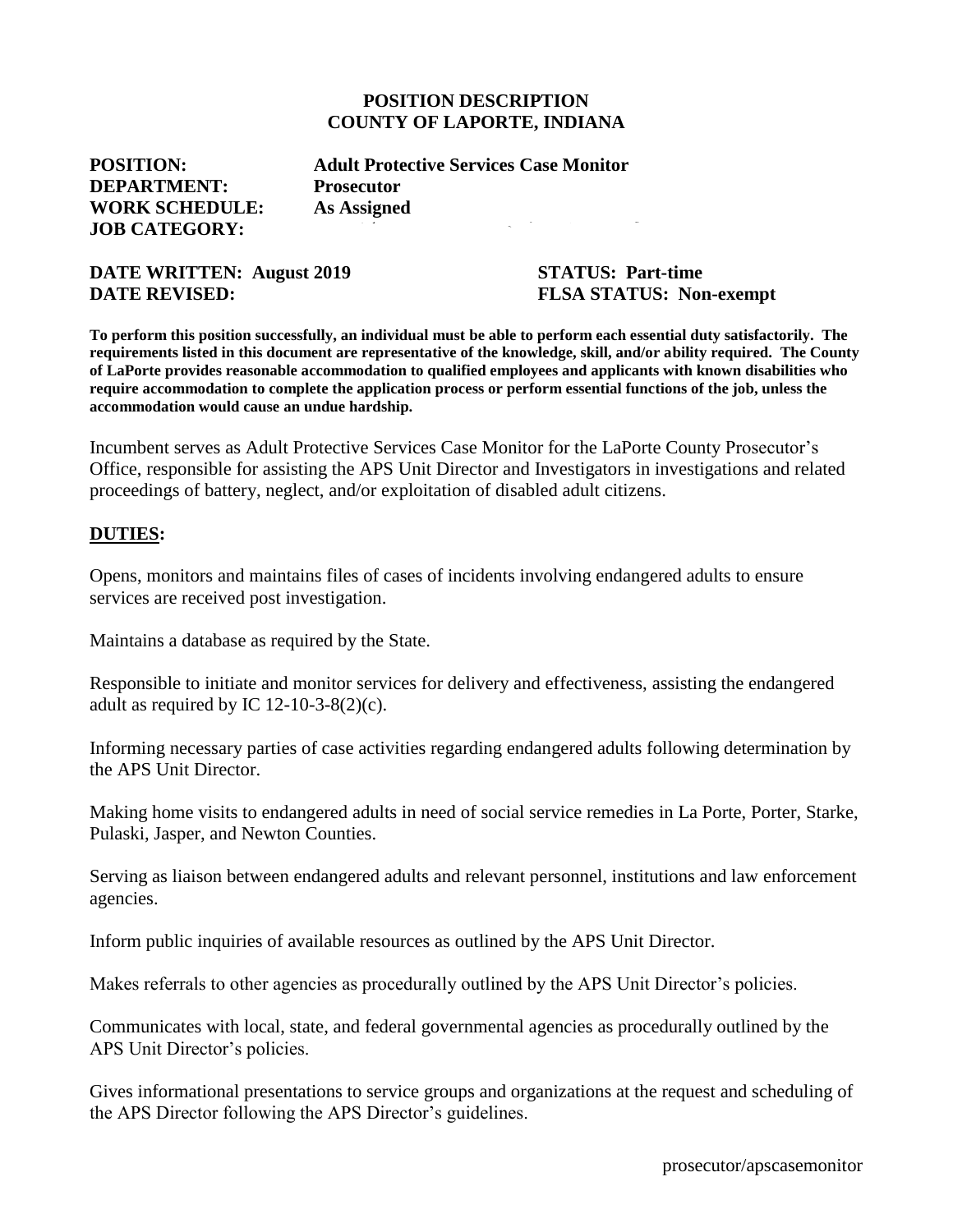Provide notification of hearing dates.

Arranges and schedules meetings between endangered adults and appropriate personnel, organizations, legal representatives and/or institutions.

Notifies relevant entities of determination dispositions.

Where determination cases proceed to legal activities, performs all clerical functions as directed and requested by the APS Director or by the Adult Protective Services contact Deputy Prosecutor.

Maintains records of disposed cases.

Be in complete compliance with all confidentiality requirements dictated by state statute or administrative regulation and federal statute and regulation.

Assist the APS Director in any and all requests made.

Prepares correspondence and documentation as requested by the APS Unit Director.

Maintains office records and inventories as directed by the APS Unit Director.

Keeps detailed notes and logs messages for the APS Unit Director and APS Investigators.

Testifies in APS court proceedings when directed to do so by the APS Unit Director.

Prepares correspondence and documentation as requested by the APS.

Attends training sessions, conferences, and seminars as necessary.

If needed, serves on a 24 hour on call basis regarding social service remedies for emergencies involving endangered adults.

Performs related duties as assigned.

## **I. JOB REQUIREMENTS AND DIFFICULTY OF WORK:**

Baccalaureate degree in Social Work or related field and previous social service experience required.

Knowledge of and ability to make practical application of customary investigative practices, procedures, rules, and regulations of the LaPorte County Prosecutor's Office, with ability to take authoritative action as situations demand.

Thorough knowledge of all legal, health, and social services available to County residents, with ability to make referrals, coordinate services, and monitor appropriateness and effectiveness of assistance provided.

Working knowledge of County Courts, with ability to effectively assist APS Investigators and Attorneys with preparation of adult protection Court cases.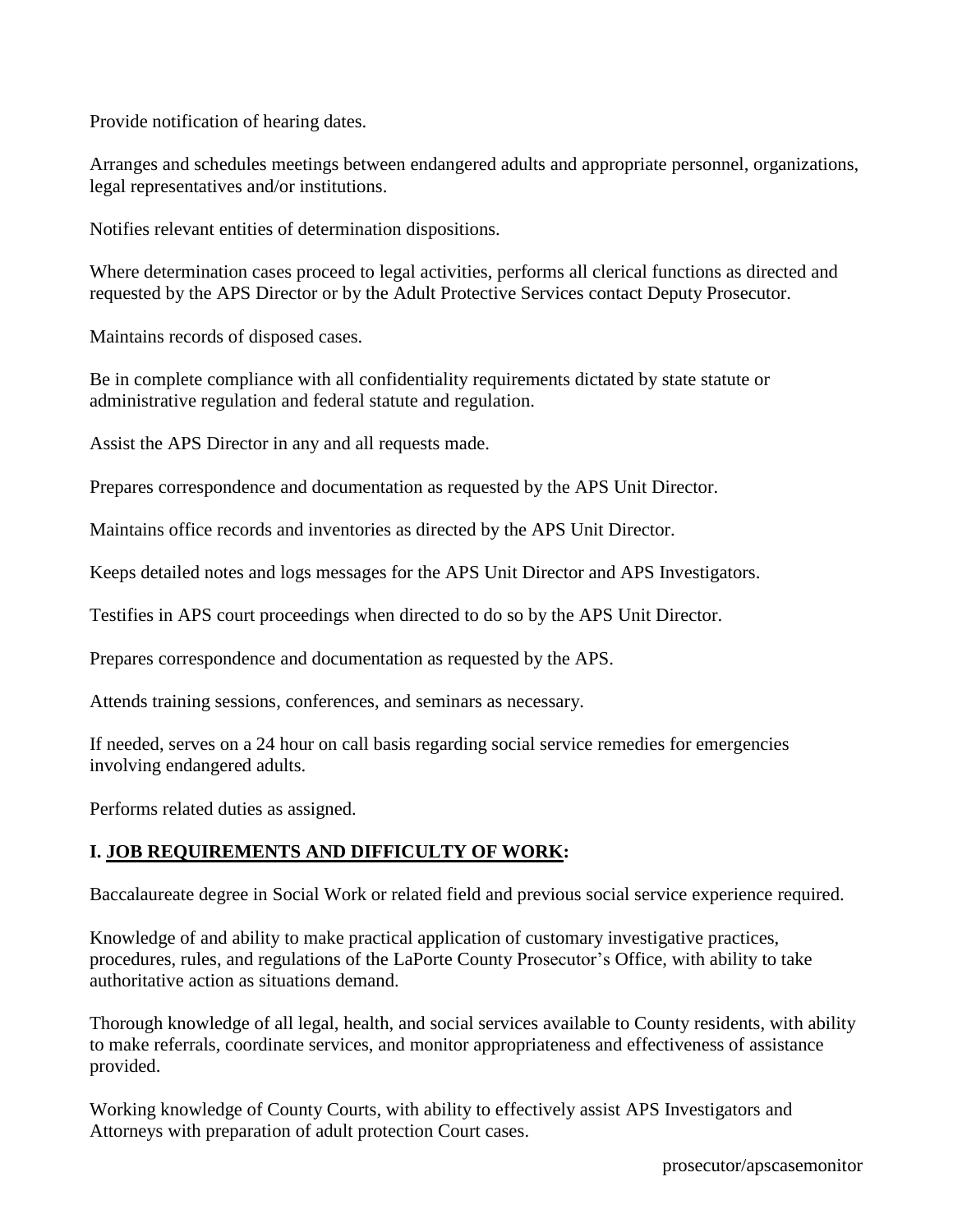Working knowledge of standard office procedures and computer software programs used by the Adult Protective Services and the Prosecutor's office, with ability to apply such knowledge to a variety of interrelated processes, tasks, and operations.

Ability to attend training sessions, conferences, and seminars as required.

Working knowledge of standard English grammar, spelling and punctuation and ability to prepare detailed written reports, maintain complete and accurate case files, and plan and present public speaking presentations.

Ability to properly operate standard office equipment, such as computer, calculator, copier, fax machine, telephone, and personal digital assistant (PDA).

Ability to provide public access to or maintain confidentiality of department information and records according to state requirements.

Ability to meet all department hiring and retention requirements, and ability to comply with all employer and department policies and work rules, including, but not limited to, attendance, safety, drug-free workplace, and personal conduct.

Ability to effectively communicate orally and in writing with co-workers, other County departments, law enforcement agencies, social service agencies, other Prosecuting Attorney offices, hospitals, physicians, nursing homes, health departments, mental health providers, Indiana Attorney General's office, other state agencies, and the public, including being sensitive to professional ethics, gender, cultural diversities, and disabilities.

Ability to competently serve the public with diplomacy and respect, including occasional encounters with irate/hostile persons.

Ability to properly receive, maintain, and account for articles received in evidence.

Ability to work alone with minimum supervision and with others in a team environment, often amidst frequent distractions and interruptions and under time pressure from formal schedules and deadlines.

Ability to testify in legal proceedings as required.

Ability to occasionally work extended, weekend, and evening hours, and travel out of town for training and meetings, sometimes overnight.

Ability to serve on 24-hour call for emergencies and respond swiftly and rationally to emergencies from off-duty status.

Possession of a valid Indiana driver's license and a demonstrated safe driving record.

# **II. RESPONSIBILITY:**

Incumbent ensures proper protection and care of endangered adult citizens, including investigating allegations, obtaining appropriate assistance or services for victims, and continually reviewing cases for effectiveness of services. Incumbent exercises judgment in adapting basic guidelines and accepted